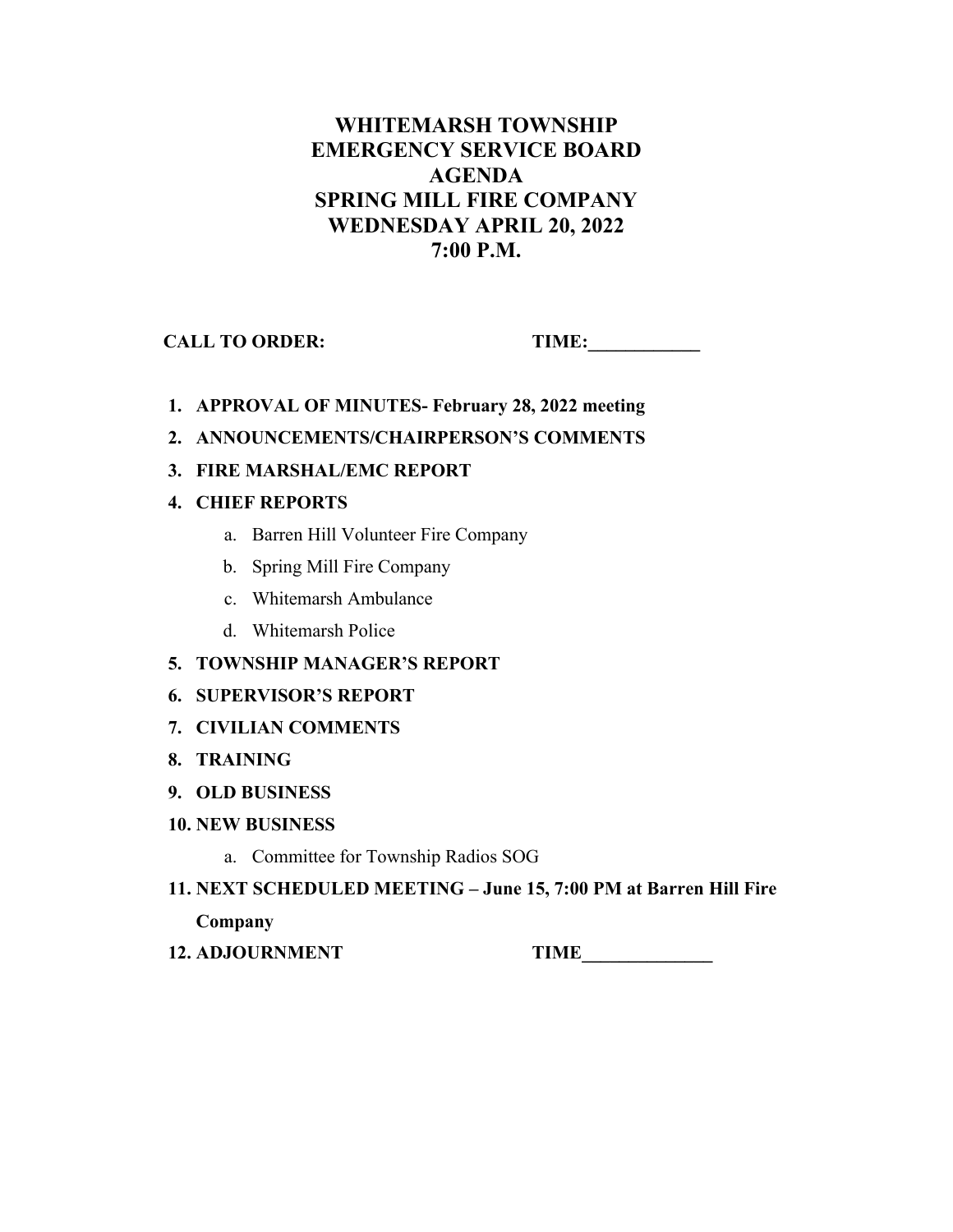# **WHITEMARSH TOWNSHIP EMERGENCY SERVICES BOARD**

# **February 28h , 2022**

### **MEETING MINUTES**

John Lukens chaired the meeting.

In attendance:

 Rick Mellor, Jr., Twp. Manager Fran McCusker, BOS Rep Nick Weaver, Fire Marshal Jack Fields, Public Works Director Chris Ward, Chief WTPD Rebecca Werner, Chief, WCAA Maria Pierce, Asst. Chief, WCAA Chris Schwartz, Chief, BHFC Renard Rose, President, BHFC Wayne Masters Jr., Chief, SMFC John Pierce, President, SMFC John Lukens, Chair Eileen Behr, Vice Chair Chad Waters, Civilian Rep. Alex DiGiacomo, Jr, Civilian Rep

#### **REORGANIZATION OF THE ESB FOR 2022**

- The election of the ESB Chair and ESB Vice Chair were held
- John Lukens was voted as ESB Chair
- Eileen Behr was voted as ESB Vice Chair

#### **APPROVAL OF MINUTES**

• The minutes were approved as read.

### **ANNOUNCEMENTS / CHAIRPERSON'S COMMENTS**

• John Lukens thanked members of the ESB board and emergency services for their work in 2021.

#### **FIRE MARSHAL / EMC REPORT**, Nick Weaver, FM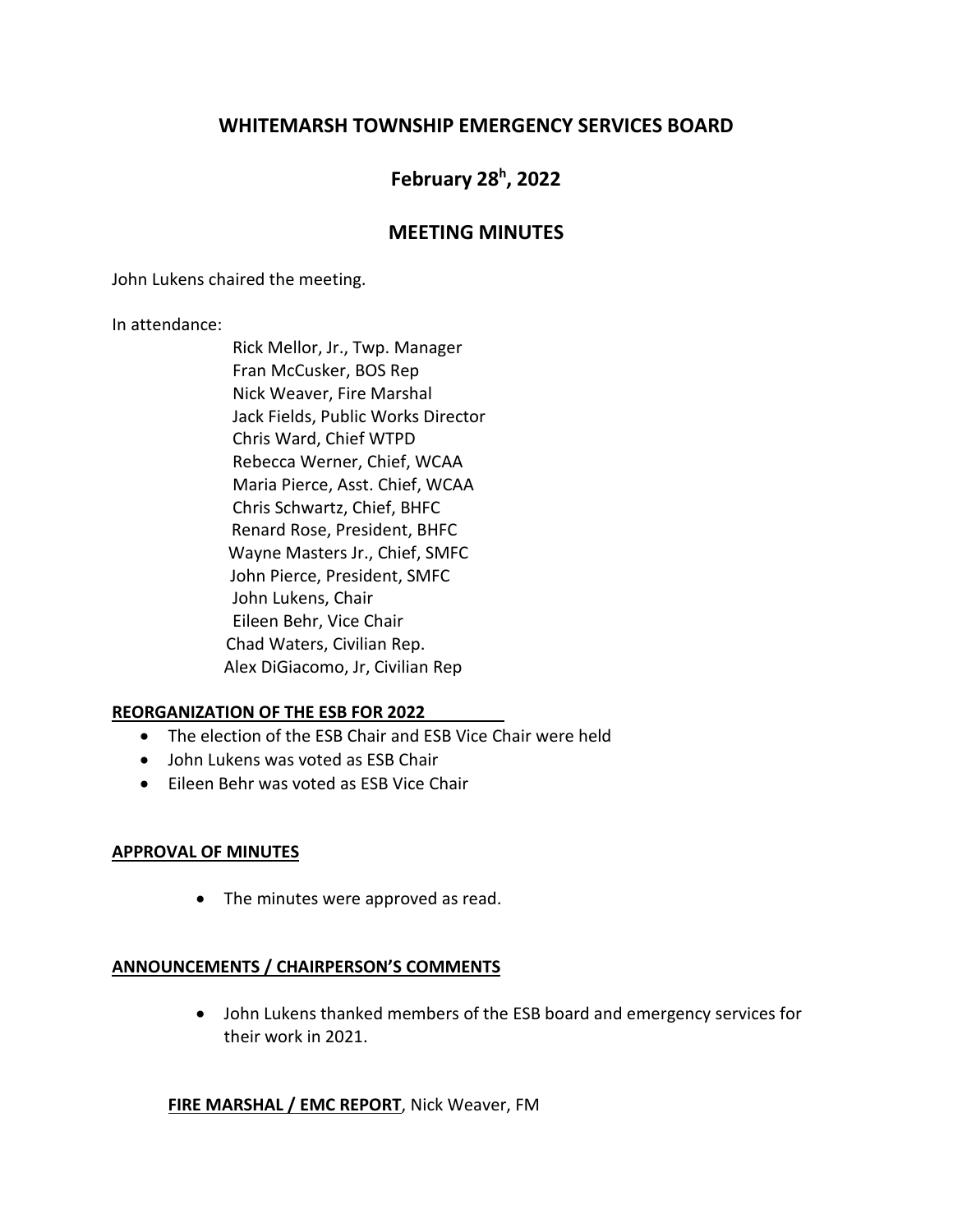- Report attached.
- Nick gave an update on Hurricane Ida recovery efforts.
- Nick informed the board about how hoarding complaints are handled in the township.
- Nick stated that the township is working on educating residents regarding maintaining their trees and bushes so that it is not a hazard to emergency vehicles.
- Nick gave an update on the fire inspection program
- Nick informed the board about the smoke detector program

Motion made by Wayne Masters to accept the Fire Marshal's report, seconded by Becky Werner

The motion passed with no objections.

#### **CHIEF REPORTS**

#### **District # 29** – **Barren Hill Volunteer Fire Company**, Chris Schwartz, Chief

- Report attached
- Renard Rose, President Barren Hill will have an update on the social hall coming soon

### **District # 45** – **Spring Mill Fire Company**, Wayne Masters, Chief

- Report attached.
- Chief Masters gave an update on new engine
- Chief Masters gave an update on station compressor
- John Pierce, President Spring Mill request for capital funds for the boiler replacement

**Whitemarsh Ambulance**, Rebecca Werner, Chief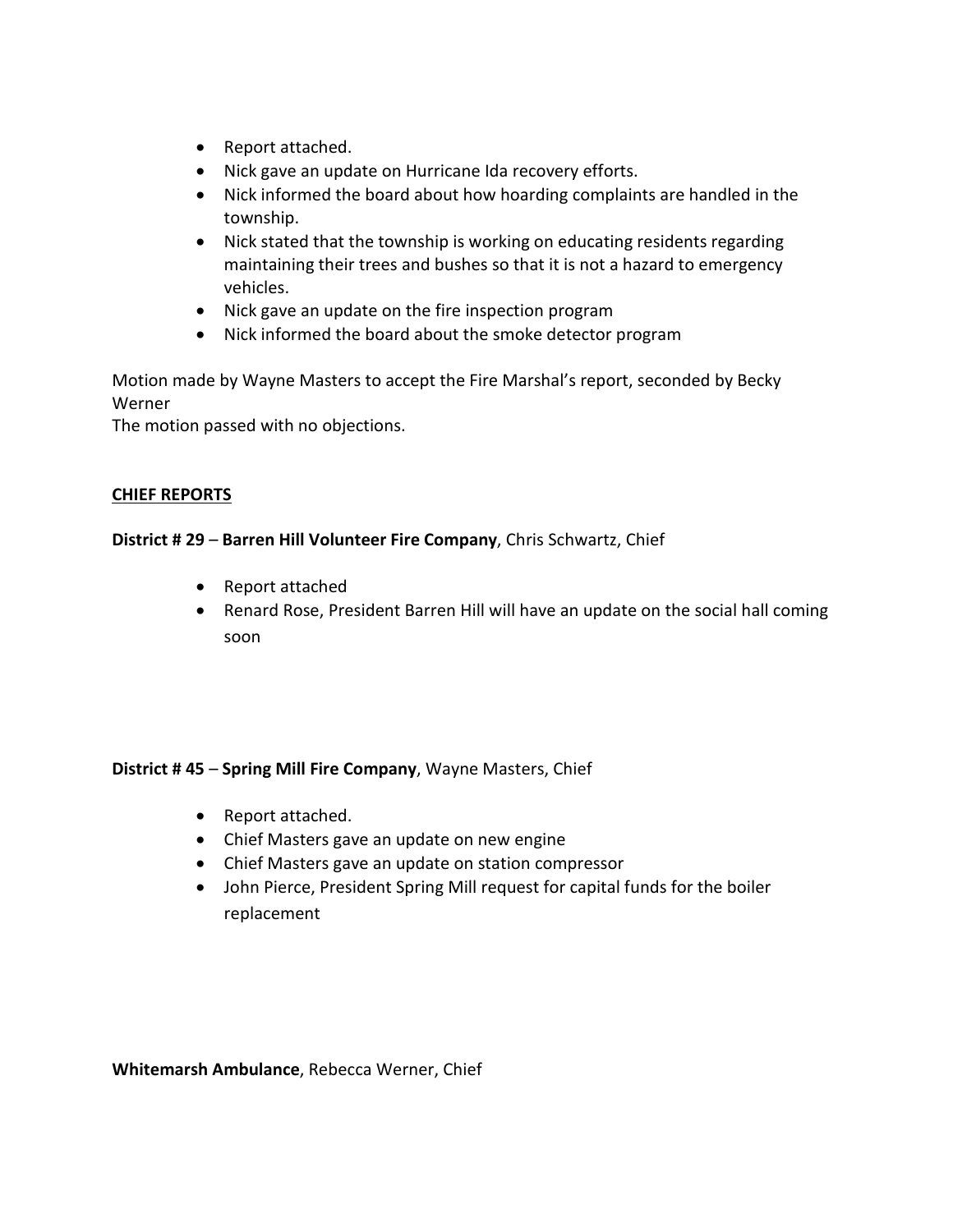- Report attached
- Chief Werner stated that COVID tests are available if needed

#### **Whitemarsh Police**, Christopher Ward, Chief of Police

- No report provided
- Chief Ward mentioned that Sergeant Brian Mack was promoted to Lieutenant to replace recently retired Lt. Keenan.
- Chief Ward stated that the promotional process for Corporal and Sergeant are underway. Chief Ward stated that someone should be promoted by the end of March.
- Chief Ward stated that only three weeks are left to apply for the position of Probationary Police Officer.
- Chief Ward stated that he met with the new Director of Security at The Hill of Whitemarsh.
- A motion was made by Chad Waters to approve the Chief's reports. The motion was seconded by Maria Pierce. The motion passed with no objections.

#### **TOWNSHIP MANAGER'S REPORT**, Rick Mellor

- Report attached.
- Rick gave an update on the Ridge Pike widening project
- Rick stated that articles for Whitemarsh Living are due March  $4<sup>th</sup>$
- Rick reminded people that Township Day is coming up in April

#### **SUPERVISOR'S REPORT**, Fran McCusker BOS Representative

• No Supervisor comments

#### **CIVILIAN COMMENTS**

• No civilian comments

#### **TRAINING**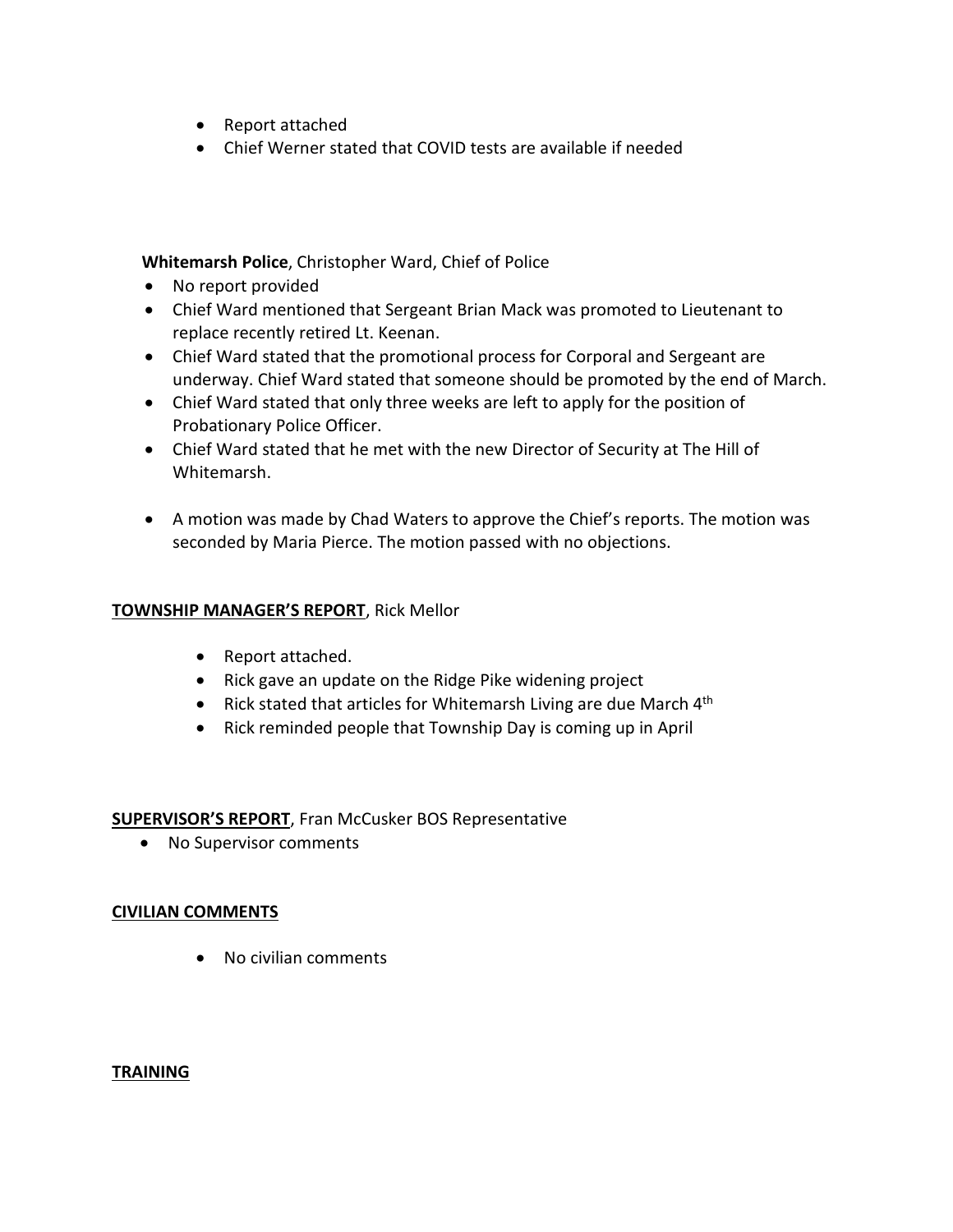- Conshohocken Borough is having an ICS-300 class next month
- Nick stated that The Hill at Whitemarsh and Spring Mill Pointe are looking at having exercises.
- Nick stated that Johnson and Johnson is going to be having a tabletop exercise at the end of April

### **OLD BUSINESS**

- SMFC Box Changes
- Nick and Chief Masters gave an update on the SMFC and township-wide box changes in regard to standardized responses township-wide and utilizing township resources first for lower priority calls

#### **NEW BUSINESS**

• Station 45 utilizing capital funds to purchase a new boiler

#### **NEXT SCHEDULED MEETING**

The next meeting of the Emergency Services Board is scheduled for 7pm April 20<sup>th</sup>, 2022 at the Spring Mill Fire Company

#### **ADJOURMENT**

Motion by Renard Rose to adjourn the meeting, seconded by Nick Weaver The meeting was adjourned at 7:42 PM. The meeting was adjourned with no objections.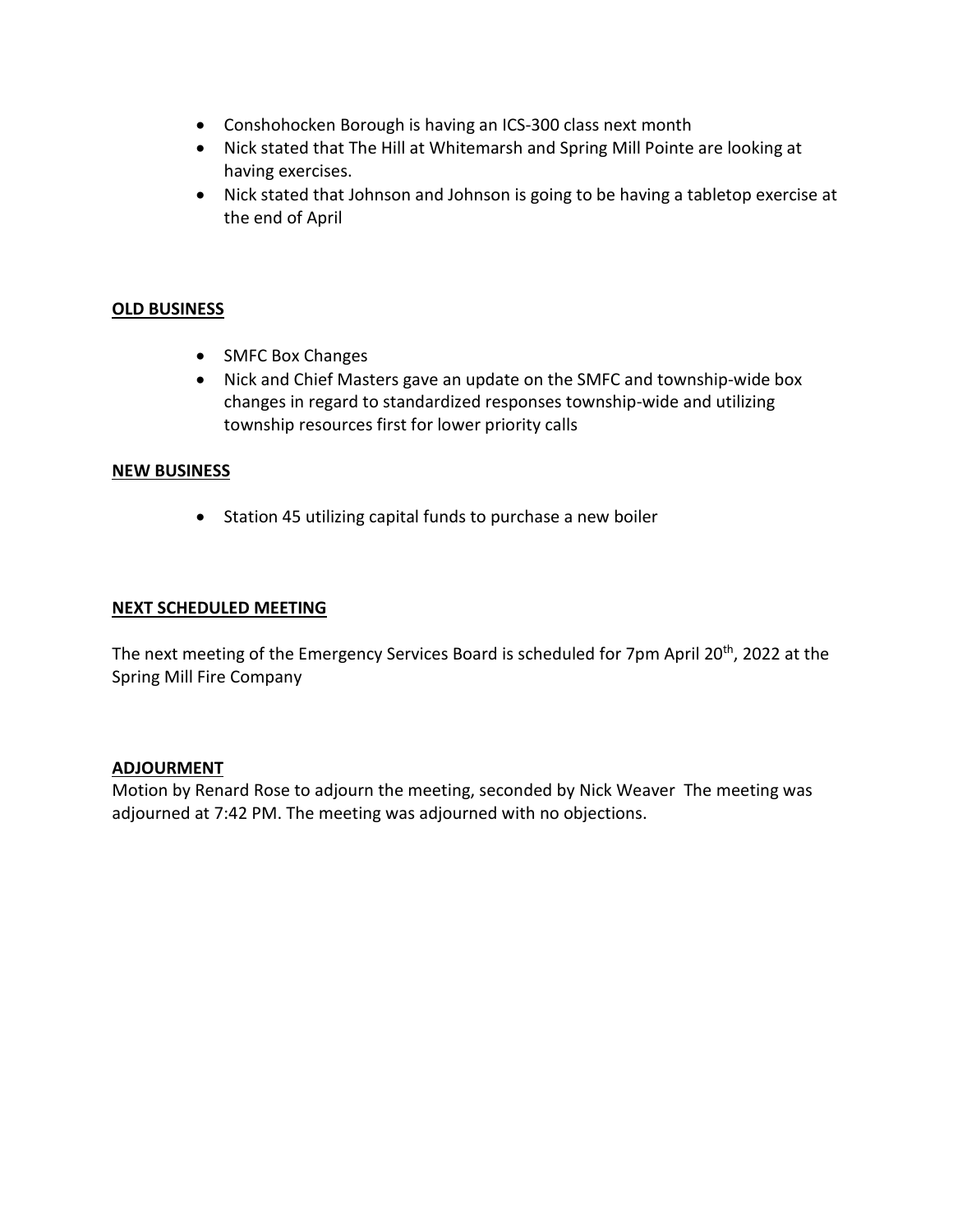#### **WHITEMARSH TOWNSHIP**

**To:** Emergency Services Board

**From:** NICHOLAS W. WEAVER, FIRE MARSHAL

**Subject: 4/20/22 ESB FM Report**

**Date:** April 15, 2022

**cc:** 

- Miscellaneous:
	- o None
- Incidents:
	- o Tropical Storm Ida 9/1/21 Recovery
		- **Diver 100 properties reporting damages**
		- **Federal Declaration for storm to assist business and homeowners**
		- Met with PEMA, FEMA, & County to inspect infrastructure on 9/16/21
		- **Public Assistance Approved** 
			- Board of Supervisors approved PEMA Dap-1 by resolution
			- Meeting with FEMA weekly to work on and complete Public Assistance Grant
			- Site visit conducted on 3/30/22 of River Road & Bethlehem Pike
		- **Hazard Mitigation Grant Program** 
			- Submitted HMGP Grant Application for 534 S. Bethlehem Pike
	- o 2/16/22: Gasoline Tanker Roll Over with HazMat Release Turnpike Mile Marker 337
		- **EXALLER** Run off into Wissahickon Creek, Hope Lodge Property, and Bethlehem Pike
	- o 300 Block of E. North Lane
		- Hoarding conditions reported. County is notified and Building department will be working on getting the house cleaned up
	- o The Hill at Whitemarsh Fire 3/28/22
		- **If** Improperly installed blown in insulation
		- All fireplaces shut down until they are checked
		- Met with property owner, contractor, investigator, and fireplace installer on site on 4/6/22 to go over the incident and remediation
	- o 400 Block of Pheasant Lane 4-7-22
		- EMS dispatched for a fracture and PD smelled gas
		- **FU found a leaking stove and secured it**
		- FM & Building department following up with resident
	- o 500 Block of Monticello Lane
		- **Dishwasher Fire**

**Nicholas W. Weaver Fire Marshal** 616 Germantown Pike Lafayette Hill, PA 19444 Phone: 610-825-3535 ext. 2614 Email: [nweaver@whitemarshtwp.org](mailto:nweaver@whitemarshtwp.org)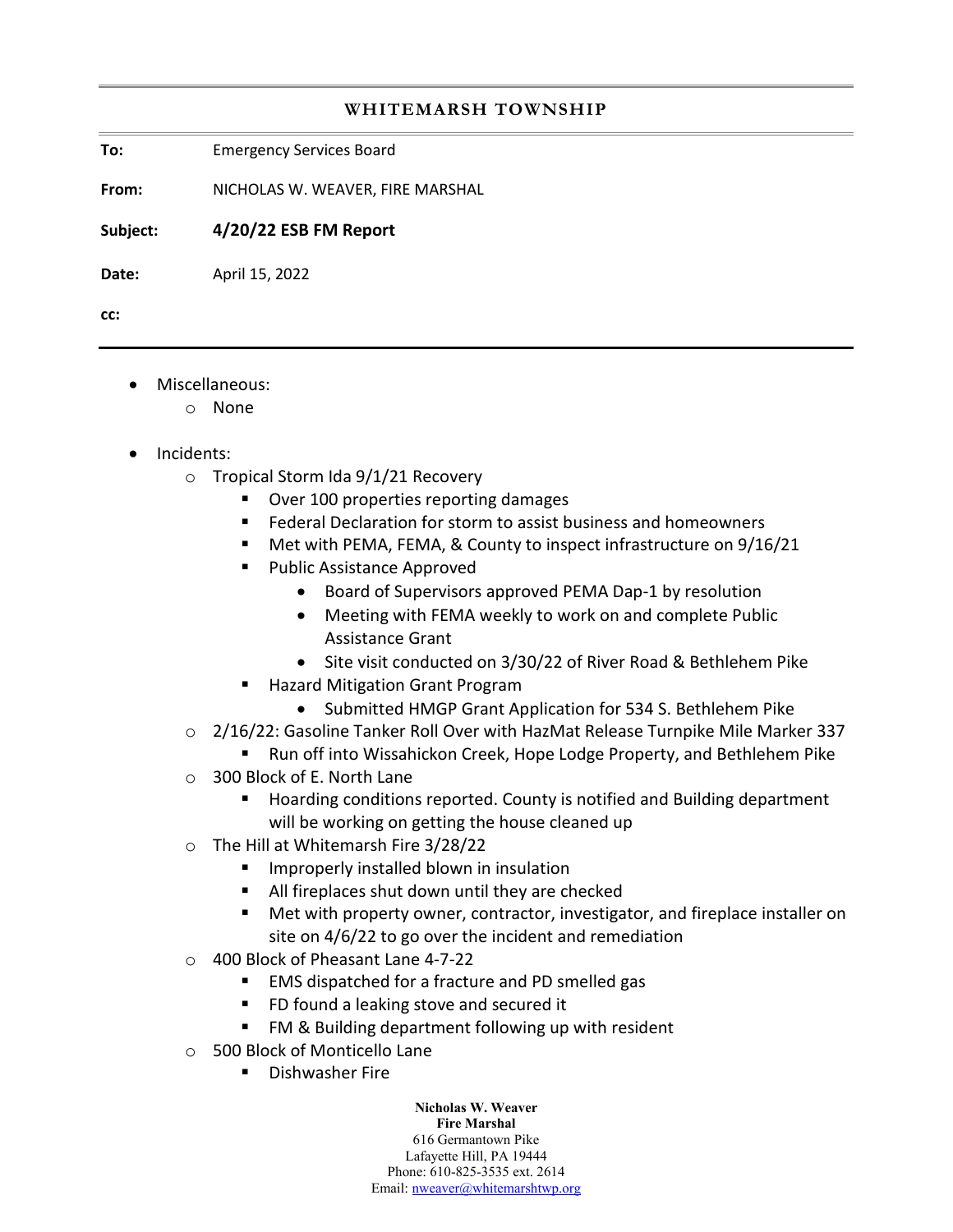- Fire & EMS Departments:
	- $\circ$  Fogging/Disinfecting is available if needed due to COVID-19 exposure
- Emergency Management:
	- o See below for COVID-19 info
	- $\circ$  Emergency Management staff taking virtual courses offered by the MontCo DPS as monthly meetings
	- $\circ$  Montgomery County Department of Public Safety is updating their 911 system with a more advanced GIS. Their contractor requested clarification on properties in the township. We are working through each inquiry with onsite meetings, parcel identifications, and address identifications
	- o Eastern Montgomery County Emergency Management Group to host their EDITS (Emergency Disaster Incident Training Symposium) conference in 2022 on 10/3/22 to 10/5/22
		- Whitemarsh Township is on the EDITS Committee
	- o Met with Conshohocken OEM to discuss new hazards along the river and future developments
	- o Snow Emergency
		- **PSA completed and rolled out**
	- o Water Safety Gear
		- **Distributed to public works and working on PD roll out**
	- o EOP Update
		- Contacting specific department heads for specific changes
	- o Continuity of Operations Plan (COOP)
		- Overhaul of COOP plan for 2022
	- o Crisis Communications Plan
		- **Working on this for 2022**
	- o Fireworks Display 4/30/22 at Whitemarsh Valley Country Club at 9:40 PM
	- $\circ$  Block Party 6/4/22 from 1:30 PM to 5:00 PM, with a rain date of 6/11/22. On Copper Beech Drive from Buttonwood to Firethorn
	- o EMC and Deputy EMC met with Springfield's EMC to discuss interoperability on 3/22/22
	- o Attended a presentation on Montgomery County's Special Operations and USAR resources
	- $\circ$  Attended the kickoff 4<sup>th</sup> of July Parade Meeting on 3/24/22
	- o Attended Ridge Pike pre-construction meeting on 4/4/22
	- o Attended Township Day Logistics/Planning meeting on 4/6/22
	- o Met with Sgt. Burton and Jon Walker about AEDs on 4/6/22
	- o Attended Tabletop Exercise at Johnson & Johnson on 4/7/22
	- o Attended a presentation in Conshohocken about current project and future projects impacting the area
- Inspections/Code Enforcement:
	- o Roadway Clearance issues around town, specifically witnessed on Harts Ridge
		- Shade tree ordinance requires a minimum of 11 feet and the Fire Code requires a minimum of 14 feet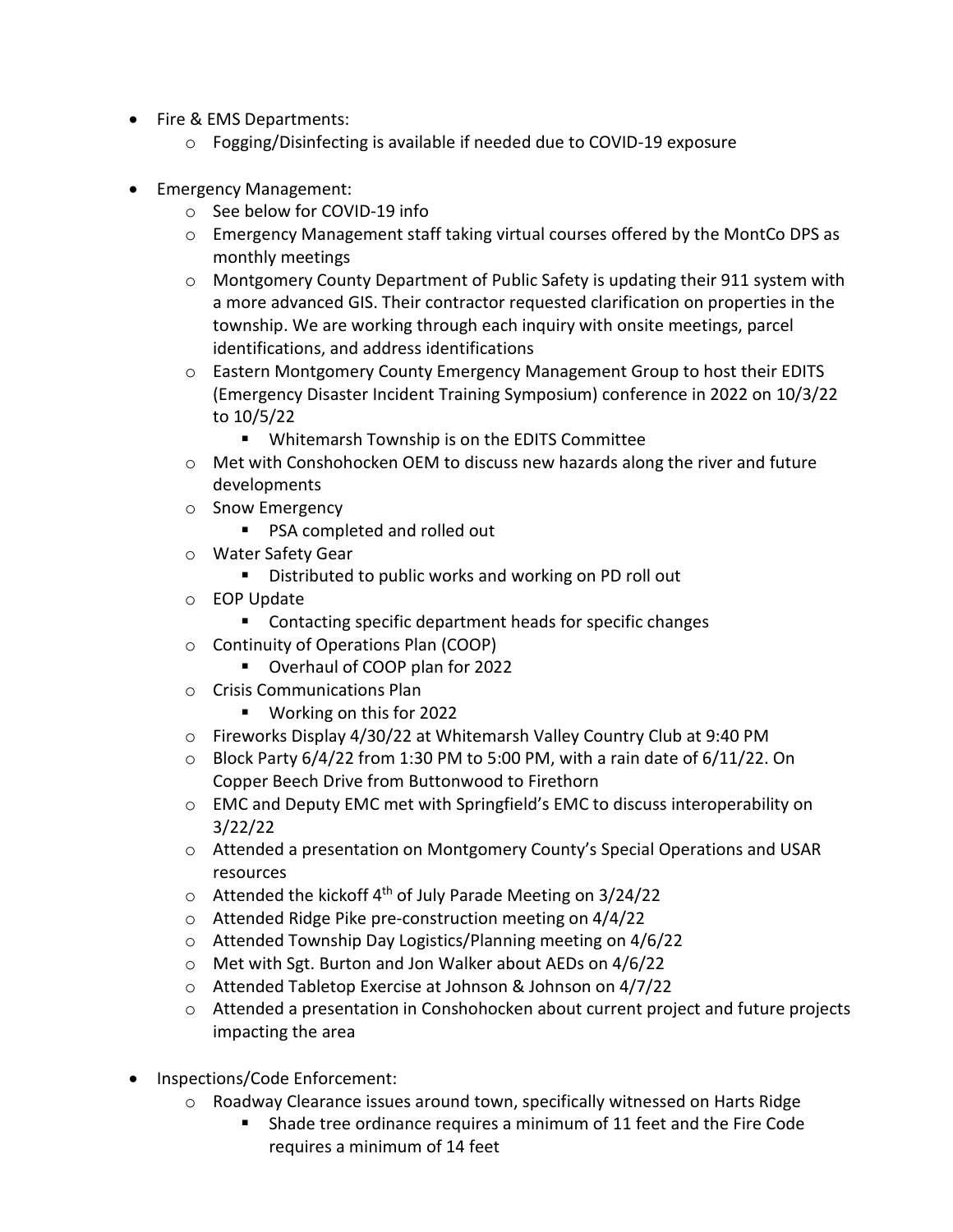- o System Inspections
	- **Sprinkler System** 
		- Sprinkler System has been inspected and completely repaired
- o Annual Fire Inspections
	- Boxes 32-41, 32-42, 32-43, 32-44, 32-45
	- Box 32-20 notifications letters being drafted
- o UCC Code Update
	- 2018 International Fire Code adopted on 4/14/22 by the Board of **Supervisors**
- o Holiday Inn Express
	- **Provided training to their staff and conducted a walkthrough with the fire** department
- o Admin/Police Fire Alarm
	- **IF Installed GSM dialer to replace hard wire phone lines**
- o Met with Karamoor Farms on 3/25/22 to discuss recent response issues, addresses, and site mapping
- o Met with Hilton Ownership to discuss site on 4/1/22
	- Waiting on insurance company to move forward-not expected to be open this year
- o 2177 Joshua Road-On going issue
	- **Den Burning and possible business at residence**
- o Pallet Company behind Lukoil on Pennsylvania Ave (On 530 Pennsylvania's land & 522 Pennsylvania Ave)
	- Advised by PD and FM stopped out on 2/25/22
	- Building and Zoning advised of business
- o Met with Miquon's engineer and Krista to discuss future construction of a Library on site on 4/5/22
- Fire Prevention/Safety
	- o Smoke alarm Installations
		- 6ABC Save a life distribution scheduled for April 26th
	- o Resident Safety Presentation conducts at The Hill on 3/21/22
- COVID-19
	- o Declaration of Emergency is still in effect
	- $\circ$  Contact with Police, EMS, & fire companies for planning and supply status
	- $\circ$  Working with Whitemarsh Ambulance to ensure our emergency services follow the proper protocols while interacting with the public, as well as ensuring EMS has what they need
	- o Reminder: Fire Companies and Ambulance Squad must attempt to acquire supplies and PPE on their own before submitted a resource request to the Local or County Emergency Management
		- **The respective companies and squad must track their own expenses for** federal/state reimbursement. Anything provided by the township is not eligible for funding
		- **The Office of Emergency Management can provide vendors and order** supplies for the companies on their behalf if need be.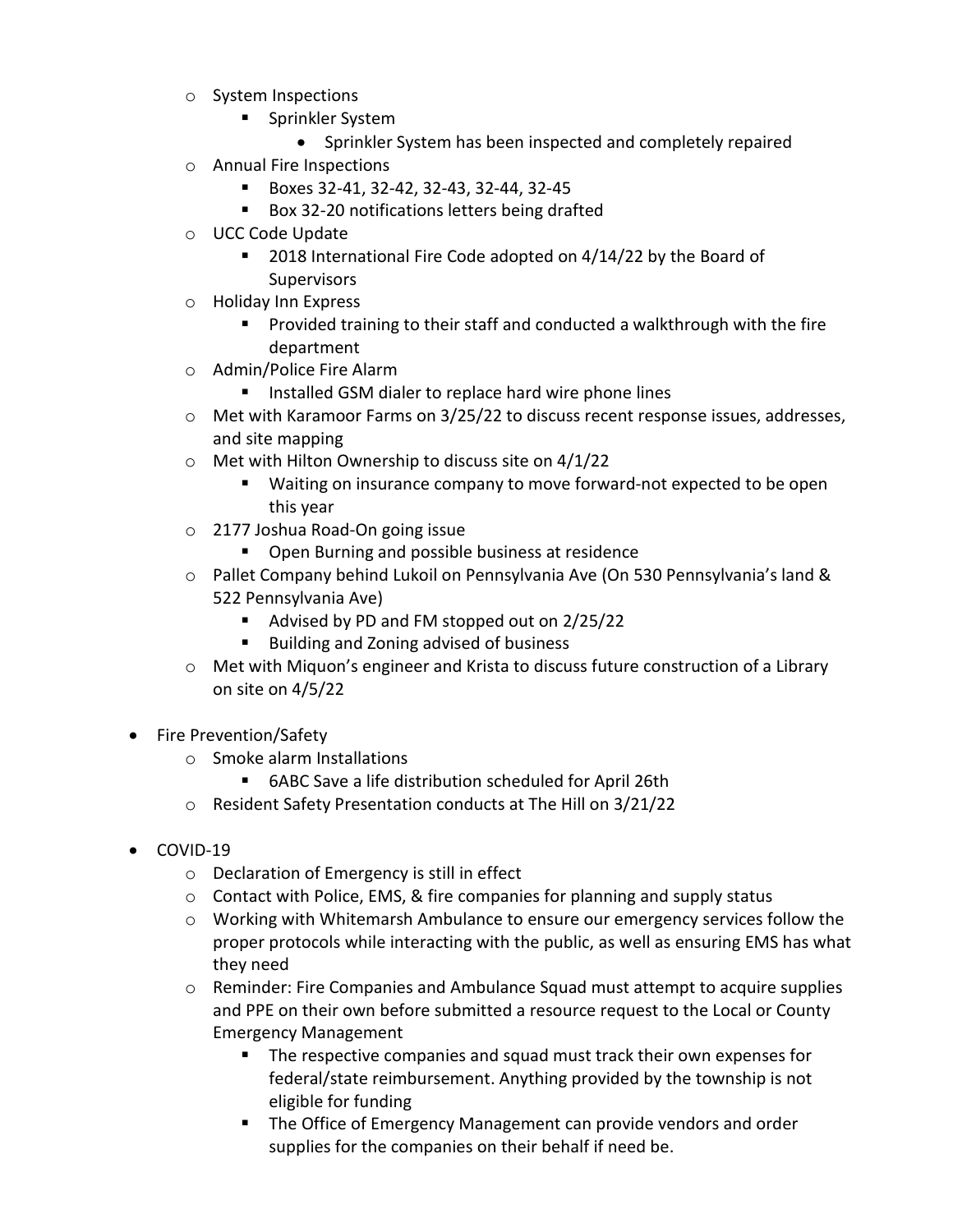- EMC is available to assist in policy/procedure development for supplies/PPE for COVID-19
- o Have made contact with all medical care facilities, grocery stores, and pharmacies in town. Continuing to follow up with medical care facilities to see their status
- o Responders are instructed to be vigilant and utilize social distancing if possible
- $\circ$  PD & FM Fogger/Mister available to sanitize vehicles and township facilities
	- **All facilities to be fogged every other week in January-reevaluate in February**
- o Vaccinations Information
	- **Mobile Sites** 
		- Montgomery County is bringing vaccinations to communities that may lack the ability to get to the vaccination sites or pose a high risk to the virus
	- Chief Werner & Medical Director Dr. Wang available to discuss vaccinations with any employee
- o PCR Testing available through Montgomery County Department of Health
- o Rapid Tests Distributed to county EMS agencies for use in their respective areas. WCAA will have them for emergency services and provide them as needed to our providers
	- Masks and wipes available as well at WCAA from county supply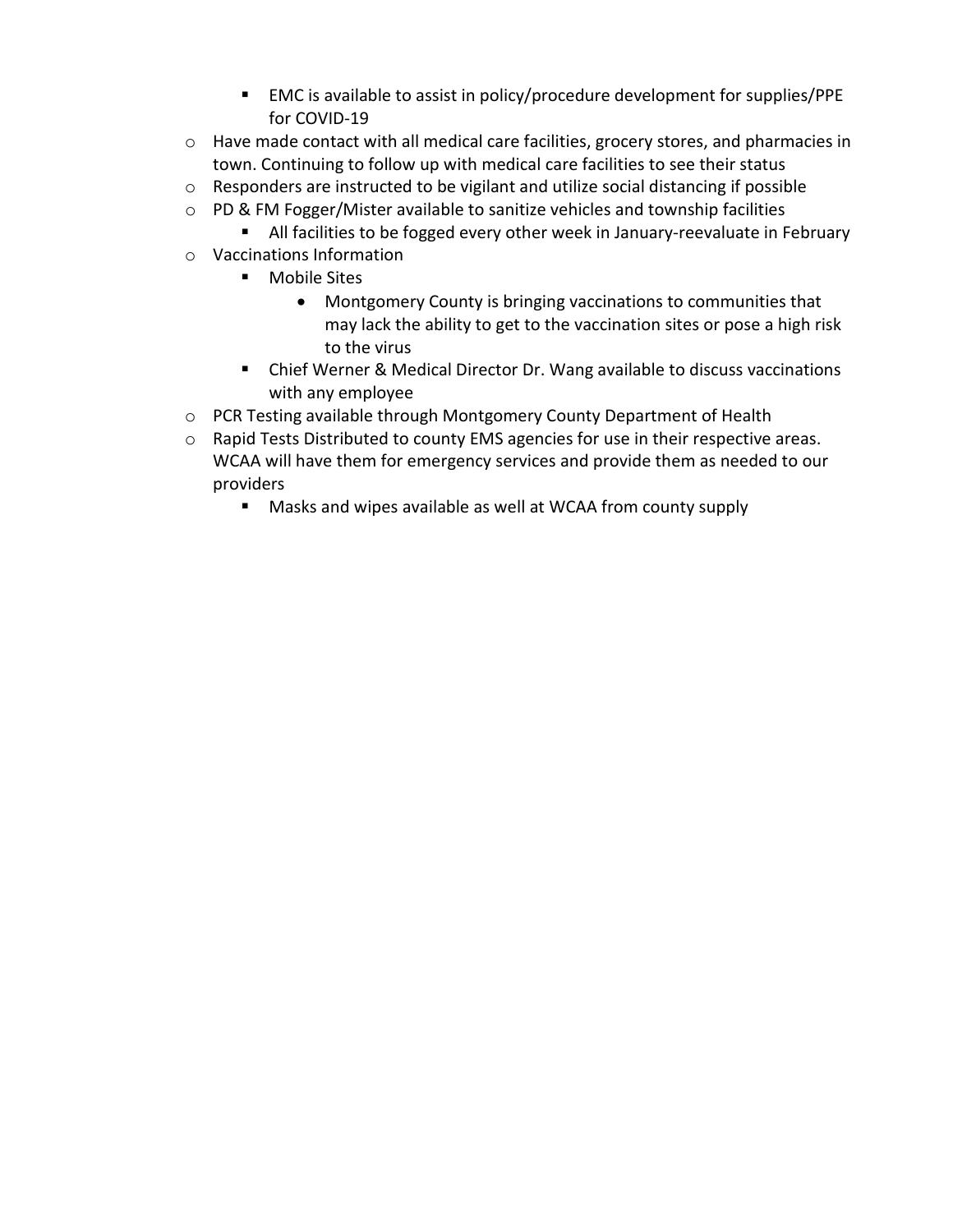

**April 20, 2022**



# **Barren Hill Volunteer Fire Company Report**

#### **Operation Statistics – Fire Chief Chris Schwartz**

- o **February 2022 – 904 Volunteer Hours**
	- **40 Calls for Service – 550 Volunteer hours**
		- *Notable Responses*
			- o February 3, 2022 3 alarm auto repair garage fire in Ambler Borough
			- o February 3, 2022 Vehicle extrication with Station 45 at Barren Hill Road and Harts Lane
			- o February 5, 2022 Vehicle extrication on Ridge Pike at Church Road
			- o February 12, 2022 RIT for an apartment fire in Norristown
			- o February 13, 2022 Assisted at a building fire in Conshohocken
			- o 2 Medical Assists with the Ambulance

### ▪ **4 Trainings – 288 Volunteer Hours**

- Annual Fire Brigade Meeting
- Annual Gear, SCBA & Equipment Qualifications
- Engine Company operations
- Annual Gear, SCBA & Equipment Qualifications

#### ▪ **3 Special Services – 66 Volunteer Hours**

- Station Maintenance
- Company stand-by
- PW Ice Hocket Fights Cancer

#### o **March 2022 – 803.5 Volunteer Hours**

- **36 Calls for Service 486 Volunteer hours**
	- *Notable Responses*
		- o March 12, 2022 RIT for a dwelling fire in Norristown
		- o March 13, 2022 Assisted at a dwelling fire in East Norriton
		- o March 15, 2022 RIT for a dwelling fire in Norristown
		- o March 29, 2022 Building fire at the Hawks Ridge Buildings at the Hill at Whitemarsh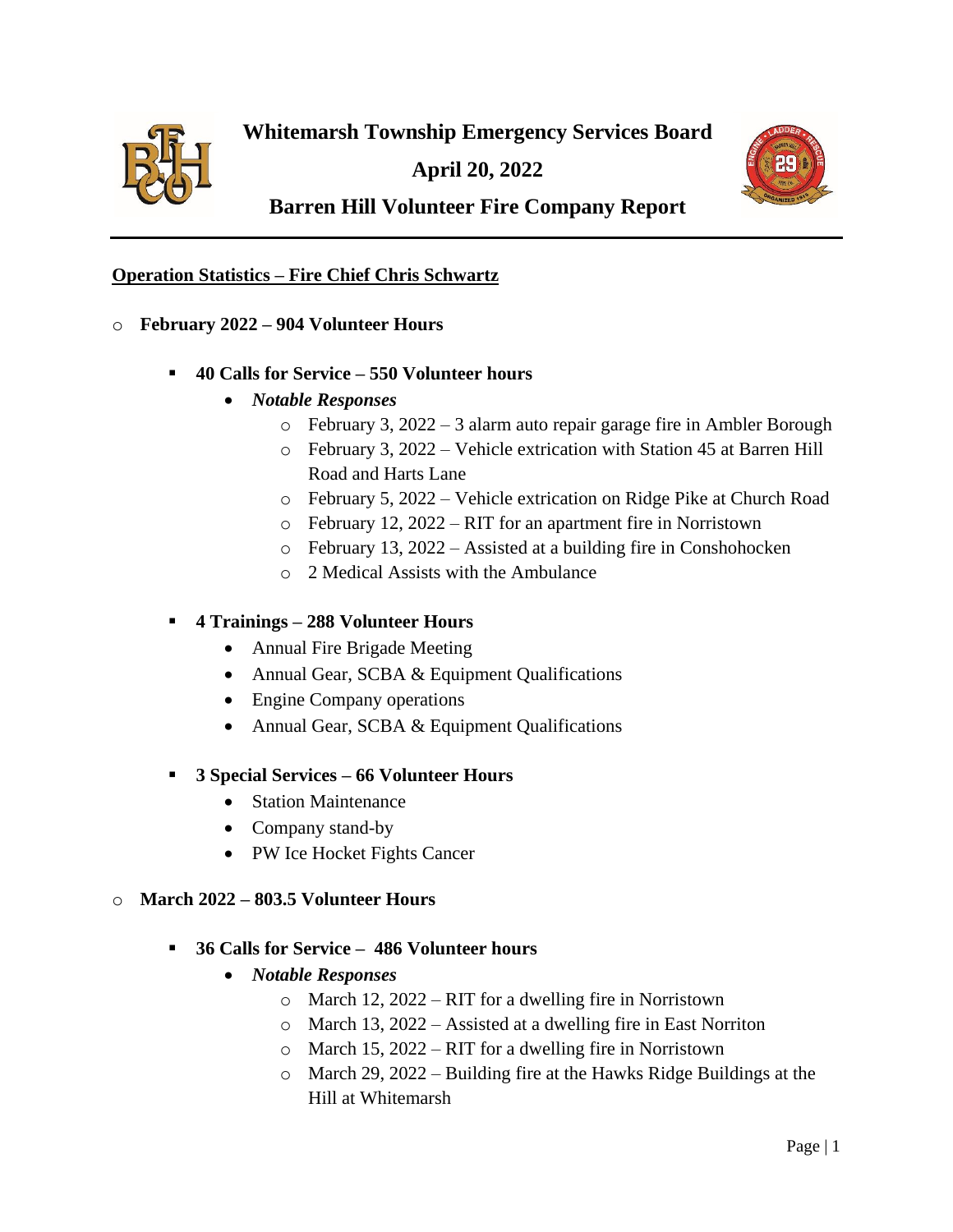- o March 31, 2022 Assisted at an apartment fire in East Norriton
- o 3 Medical Assists with the Ambulance

#### ▪ **4 Trainings – 270 Volunteer Hours**

- Rapid Intervention Team Exercises
- Hazardous Materials Annual Recertification Training Night #1
- Hazardous Materials Annual Recertification Training Night #2
- Search & Rescue, Ventilation at MCFA
- **3 Special Services – 47.5 Volunteer Hours**
	- Station Maintenance
	- PWHS Girls Basketball State Champion Escort
	- Building walk thru / preplan at the Hill at Whitemarsh with FMO

#### **Operations Report**

o The Fire Company has initiated a Tower Ladder replacement committee. The current tower ladder is twenty-five years old and is beyond its end of life. This will also be another multi-purpose apparatus that combines abilities of more than one discipline. The committee is in the infant stages and we will update the ESB on its progress as we move along.

#### **Administration – President Renard Rose**

o The Hall was re-opened on April 1, 2022 and bookings have been regular. We will be continuing to monitor the COVID 19 recommendations from the CDC and our advisors.

#### **BHVFC / SMFC Joint Projects**

#### o **Recruitment & Retention Grant**

- o This grant project is still active with both Companies working weekly with our marketing company.
- o This recruitment grant will be concluding in September 2022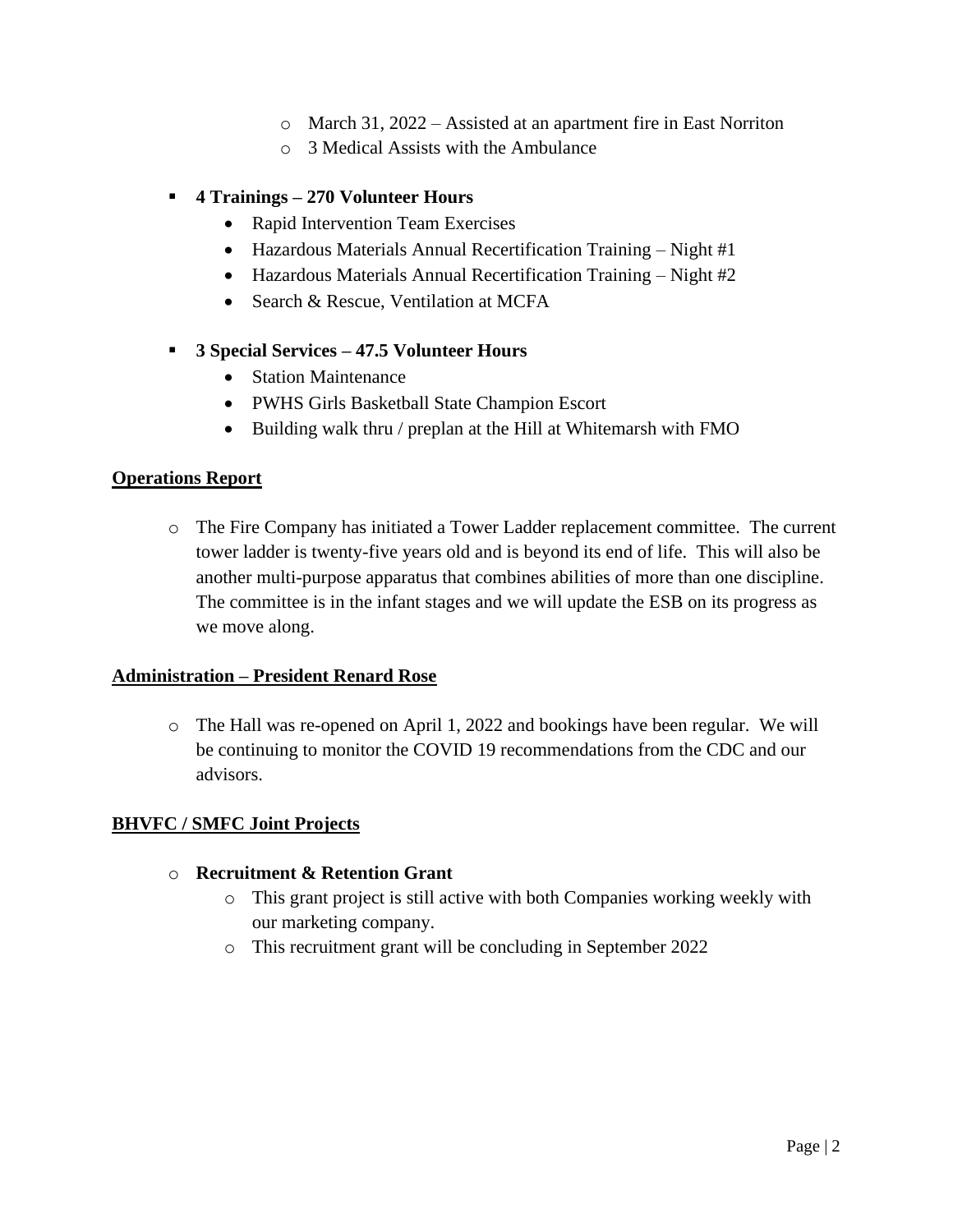WHITEMARSH COMMUNITY AMBULANCE ASSOCIATION



SERVING WHITEMARSH TOWNSHIP SINCE 1956

P.O. BOX 376 4019 JOSHUA RD LAFAYETTE HILL, PA 19444-1414

### April 2022

### COVID Update

#### Calls/Stats

| <b>Jan-Mar</b> | <b>Transports</b> | 911 | <b>Total 911</b><br>and TX |
|----------------|-------------------|-----|----------------------------|
| 2015           | 350               | 455 | 805                        |
| 2016           | 622               | 488 | 1110                       |
| 2017           | 500               | 456 | 956                        |
| 2018           | 524               | 551 | 1075                       |
| 2019           | 522               | 563 | 1085                       |
| 2020           | 489               | 494 | 983                        |
| 2021           | 532               | 466 | 998                        |
| 2022           | 473               | 617 | 1090                       |

Call Stats

- February
	- o 911: 188
		- o Non-emergency: 156
		- o Total: 344
- March
	- o 911: 200
	- o Non-emergency: 167
	- o Total: 367

Con-Ed/Training

- Narcan admins: 4
- Blood Draws: 5
- Toradol admins for pain management: 2
- Ketamine: 0
- We are available to instruct CPR classes. If you know anyone who is interested, please let me know.
- K9 EMS  $4/20$
- EMS Instructor 5 employees completed
- Skills Review

318 Trucks

• We are still looking for somewhere to park two of our ambulances. If you have any suggestions, please let me know.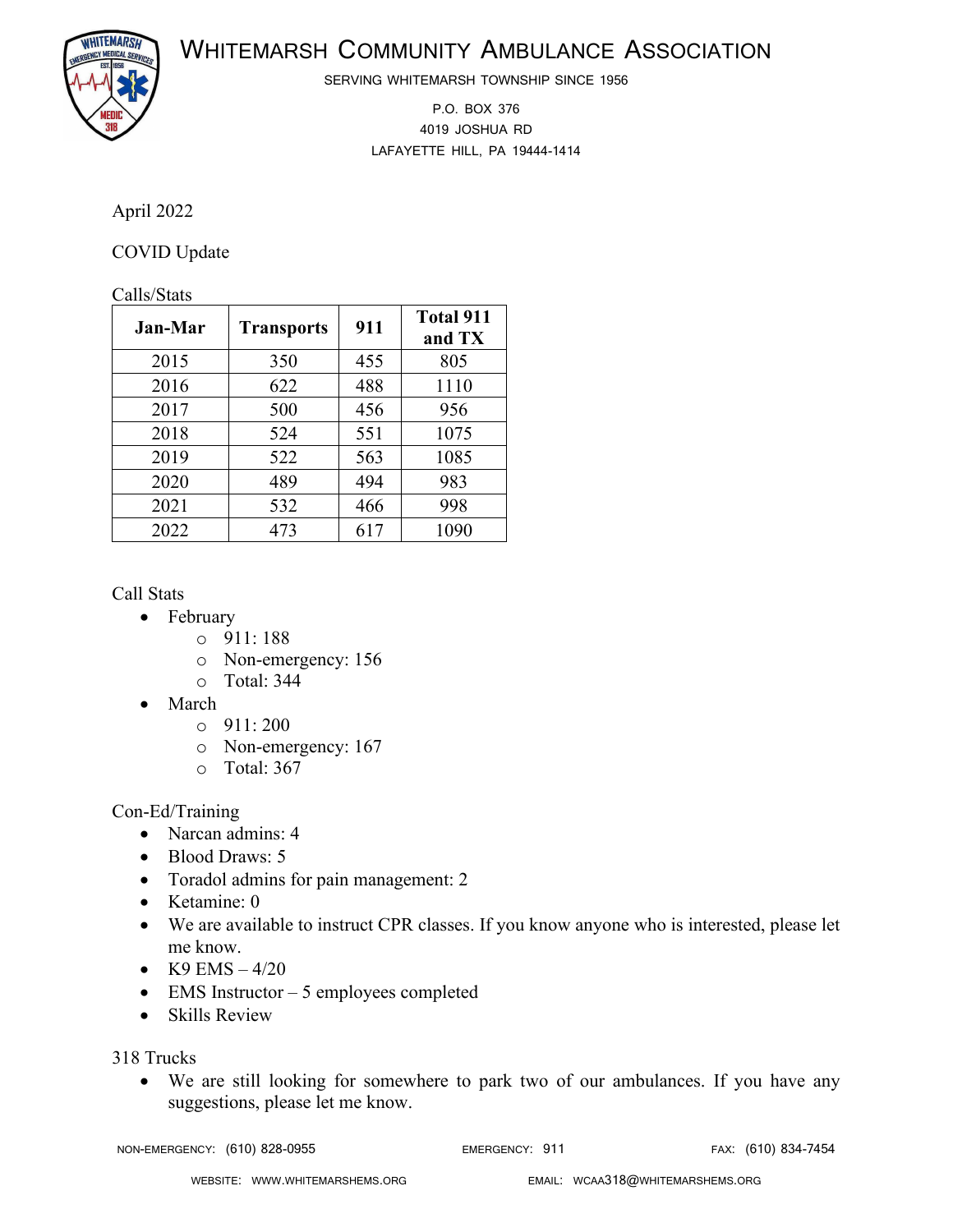

**WHITEMARSH** 

SERVING WHITEMARSH TOWNSHIP SINCE 1956

P.O. BOX 376 4019 JOSHUA RD LAFAYETTE HILL, PA 19444-1414

# Standbys

- Car Show
- Autism Challenge
- Bethany Walk

Misc

- Vaccines
- Testing

Respectfully submitted, Rebecca Werner Chief of Operations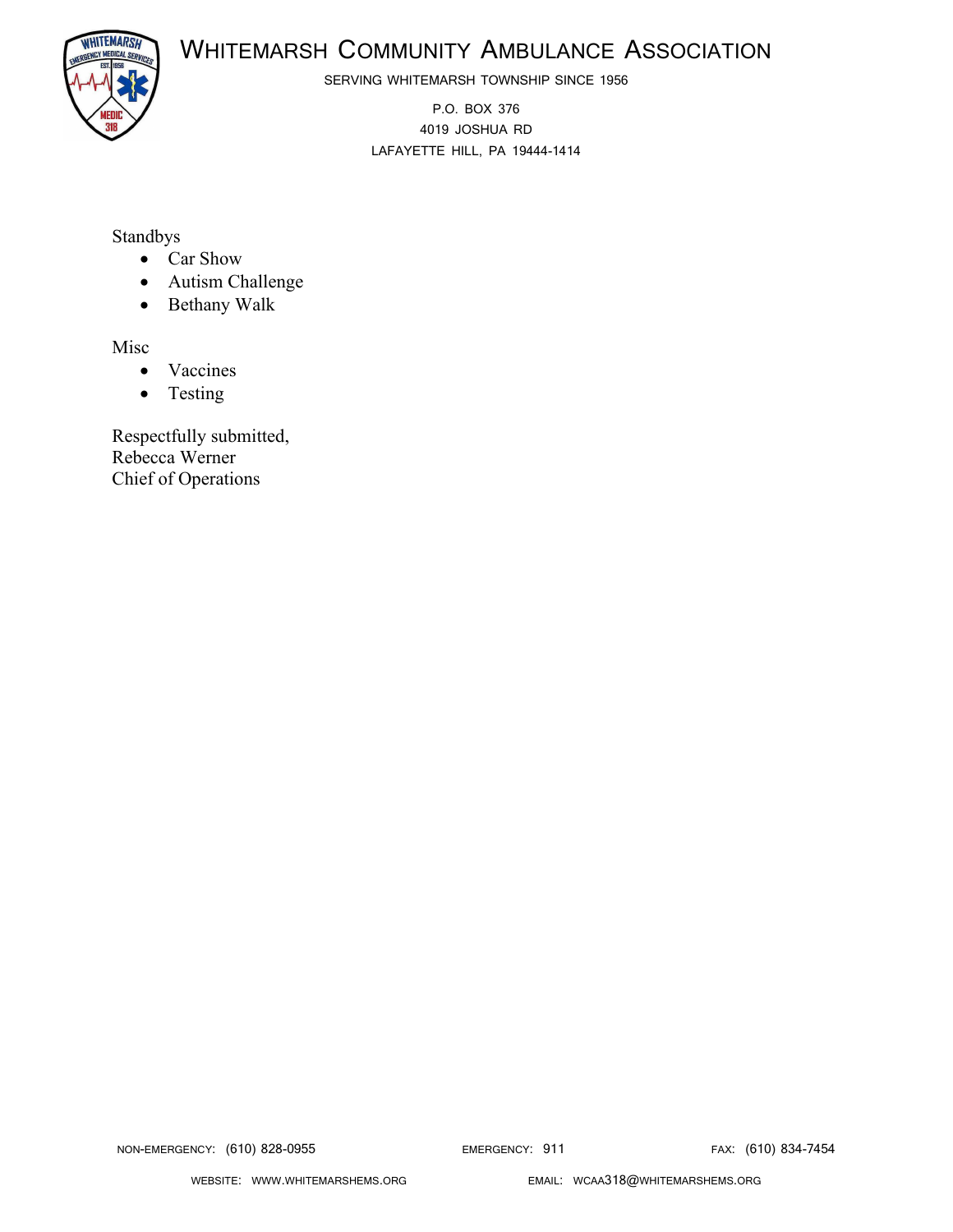#### **WHITEMARSH TOWNSHIP**

**To:** Emergency Services Board

**From:** RICHARD L. MELLOR, JR., TOWNSHIP MANAGER  $\cancel{R}\cancel{\mathcal{M}}$ 

**Subject: Township Manager's Report – April 20, 2022**

**Date:** April 15, 2022

**cc:** 

#### • **COVID 19 –Township Operations**

- o Whitemarsh Township is following the CDC Community Level Guidance from Montgomery County. Currently we are in the low category and masking is not required indoors.
- **Aqua Water Main Replacement** Aqua is continuing to replace their water main in Ridge Pike between Joshua Road and Barren Hill Road between the hours of 9am – 3pm. No full closure but expect flagging and reducing lanes during the construction. They do not expect to be completed until June.
- **Ridge Pike Widening Project** Montgomery County has awarded the contract to Allen Myers. We had the pre-construction meeting on Monday, April  $7<sup>th</sup>$ . Some of the details are as follows.
	- $\circ$  No construction will begin until at least June 1<sup>st</sup>. Some utility relocation work will begin during this time.
	- o Work will take place 7:00AM 3:30 PM Monday through Friday. Night and weekend work will be used as needed throughout the project.
	- o The start of construction, detours or changes in detours will be announced 2 weeks in advance of them taking place.
	- o Construction will begin at Northwestern Avenue in Springfield and access for emergency vehicles will be provided throughout the construction.
	- o All Township communications to the public will reference the County website for project details.
	- Montgomery County is hosting a public meeting on Monday, April 25<sup>th</sup> from 5pm-7pm in the Township meeting room.
	- $\circ$  Groundbreaking Ceremony will take place on Friday, April 29<sup>th</sup> in front of Masonic Village.
- **Whitemarsh Township Day** this will take place on Saturday, April 23rd from 12pm 5pm at Victory Fields.
- Reminder to provide any injuries or property damage claims to the Township in a timely manner so we can process accordingly with our insurance company.
- If you have any information from your organizations that you would like to promote through the Township media outlets, please forward to Assistant Manager Sean Halbom at shalbom@whitemarshtwp.org.
- Attached is the financial report through March 31, 2022.

Attachment

**Richard L. Mellor, Jr. Township Manager** 616 Germantown Pike Lafayette Hill, PA 19444 Phone: 484-594-2601 Email[: rmellor@whitemarshtwp.org](mailto:rmellor@whitemarshtwp.org)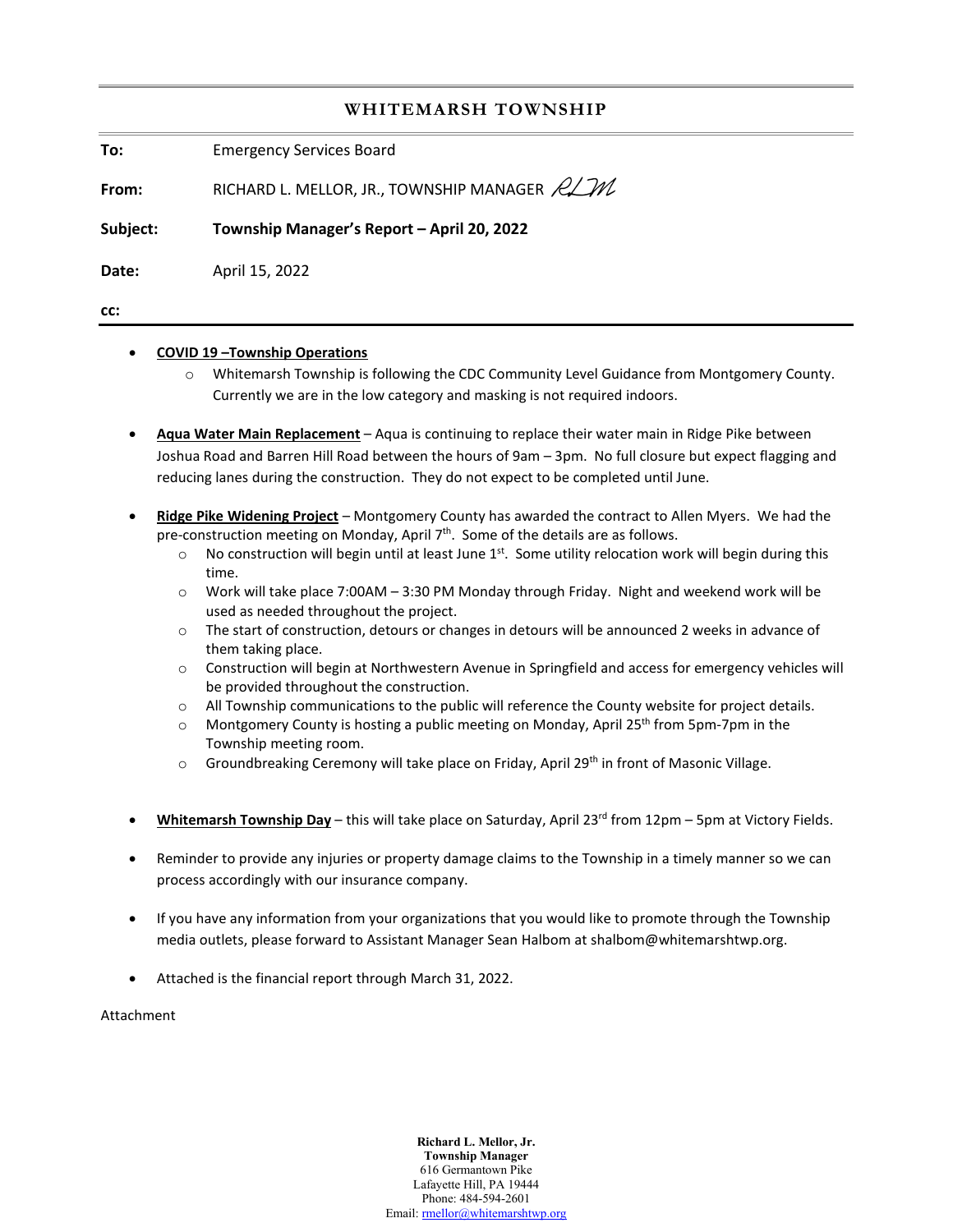#### WHITEMARSH TOWNSHIP - GENERAL FUND

2022 YEAR TO DATE - SCHEDULE OF FINANCIAL ASSISTANCE FOR TOWNSHIP EMERGENCY SERVICES PROVIDERS WITH 2021 COMPARATIVE BALANCES **AS OF MARCH 31, 2022** 

| <b>ACCOUNT GROUP</b>                               | <b>NOTES</b> | <b>BARREN HILL</b><br><b>FIRE CO</b> | <b>SPRING</b><br><b>MILL</b><br><b>FIRE CO</b> | <b>CONTRIBUTION</b><br><b>TO FIRE CO</b><br><b>CAPITAL</b><br><b>RESERVE</b> | <b>TOTAL</b><br><b>FOR</b><br><b>FIRE</b><br><b>COMPANIES</b> | <b>WHITEMARSH</b><br><b>COMMUNITY</b><br><b>AMBULANCE</b> | TOTAL<br><b>BUDGETED</b><br><b>EMERGENCY</b><br><b>SERVICE</b><br><b>PROVIDERS</b> | <b>YEAR</b><br><b>TO DATE</b><br><b>ACTUAL</b><br>1/31/2022 | <b>VARIANCE</b> | <b>TOTAL</b><br>2021<br><b>ACTUAL</b><br><b>EMS</b><br><b>COSTS</b> |
|----------------------------------------------------|--------------|--------------------------------------|------------------------------------------------|------------------------------------------------------------------------------|---------------------------------------------------------------|-----------------------------------------------------------|------------------------------------------------------------------------------------|-------------------------------------------------------------|-----------------|---------------------------------------------------------------------|
| <b>FIRE SERVICES</b>                               |              |                                      |                                                |                                                                              |                                                               |                                                           |                                                                                    |                                                             |                 |                                                                     |
| TOWNSHIP CONTRIBUTION FROM REAL ESTATE TAX         |              | 77,000                               | 77,000                                         | 106,334                                                                      | 260,334                                                       | 0                                                         | 260,334                                                                            | 61,090                                                      | 199,245         | 259,002                                                             |
| <b>INDEPENDENT AUDIT</b>                           |              | 6.500                                | 6.500                                          | 0                                                                            | 13,000                                                        | 0                                                         | 13,000                                                                             | 0                                                           | 13,000          | 11,800                                                              |
| <b>FUEL: GASOLINE / DIESEL</b>                     |              | 12,840                               | 12,840                                         |                                                                              | 25,680                                                        |                                                           | 25.680                                                                             | 1,757                                                       | 23,923          | 7,552                                                               |
| PAID DRIVERS SALARY - QUARTERLY PAYMENTS           |              | 200,000                              | 200,000                                        | 0                                                                            | 400,000                                                       |                                                           | 400,000                                                                            | 100,000                                                     | 300,000         | 400,000                                                             |
| FIRE COMPANIES - PAID DRIVER BENEFITS              |              | 50,160                               | 50,160                                         | O                                                                            | 100,320                                                       |                                                           | 100.320                                                                            | 26,754                                                      | 73,566          | 69,693                                                              |
| <b>FIRE HOUSE SOFTWARE</b>                         |              | 2,200                                | 2,200                                          | 0                                                                            | 4,400                                                         | $\Omega$                                                  | 4.400                                                                              | 1,952                                                       | 2,448           | 3,847                                                               |
| PAY PER CALL REWARDS PROGRAM                       | $\mathbf{2}$ | 27,500                               | 27,500                                         | 0                                                                            | 55,000                                                        |                                                           | 55,000                                                                             | 0                                                           | 55,000          | 62,355                                                              |
| <b>TOTAL - FIRE SERVICES</b>                       |              | 376,200                              | 376,200                                        | 106,334                                                                      | 858,734                                                       | $^{\circ}$                                                | 858,734                                                                            | 191,552                                                     | 667,182         | 814,249                                                             |
| <b>AMBULANCE</b>                                   |              |                                      |                                                |                                                                              |                                                               |                                                           |                                                                                    |                                                             |                 |                                                                     |
| TOWNSHIP APPROPRIATION FOR AMBULANCE               |              | 0                                    | 0                                              | 0                                                                            | 0                                                             | 200,000                                                   | 200,000                                                                            | 0                                                           | 200,000         | 200,000                                                             |
| INDEPENDENT AUDIT                                  |              |                                      | 0                                              |                                                                              | 0                                                             | 6,500                                                     | 6,500                                                                              | $\mathbf 0$                                                 | 6,500           | 0                                                                   |
| <b>FUEL: GASOLINE / DIESEL</b>                     |              | $\Omega$                             | 0                                              | O                                                                            |                                                               | 20,000                                                    | 20,000                                                                             | 3,747                                                       | 16,253          | 21,306                                                              |
| PAY PER CALL REWARDS PROGRAM                       |              | 0                                    | 0                                              | $\Omega$                                                                     |                                                               | 2.000                                                     | 2,000                                                                              | 0                                                           | 2,000           | 255                                                                 |
| TOTAL BILL PAYMENT/ IN KIND COSTS PAID BY TOWNSHIP |              | 0                                    | 0                                              | 0                                                                            | 0                                                             | 228,500                                                   | 228,500                                                                            | 3,747                                                       | 224,753         | 221,561                                                             |
| <b>TOTAL WHITEMARSH ASSISTANCE</b>                 |              | 376,200                              | 376,200                                        | 106,334                                                                      | 858,734                                                       | 228,500                                                   | 1.087.234                                                                          | 195,299                                                     | 891,935         | 1,035,810                                                           |

**Explanation of Expenditures:** 

1) The Total Township Real Estate Tax Millage of 2.3633 for 2022 includes .4869 mills for Fire Protection. This equates to \$77,000 for each of the two Fire Companies. In addition to the the 2022 Capital Reserve Allocation to \$106,334 to set aside additional funding for future purchase of Fire Company Equipment and Apparatus. Presently the Fire Company Capital Reserve has a \$162,409 balance comprised of \$572,195 from prior year contribution and accrued interest, current year interest and contributions of of \$7 and distributions of \$409,793. (See Page 3 for Fire Company Capital Reserve balance schedule)

2) Pay per call reimbursements for 2022 will be paid at the end of the year to the Fire Companies and the Whitemarsh Ambulance after the Fire Marshal reviews and approves the requests.

3) Submission of audits are required before the Township releases the Township Contibution for Real Estate Tax Millage to the Fire Companies.

4) Gasoline for the Fire Companies and the Ambulance are allocated based upon monthly meter readings.

5) The Township budgeted \$400,000 for Paid Driver Salaries in 2022. \$100,000 has been issued for this benefit through March 31,2022.

6) The Township Paid \$26,754 for Health Benefits through March 2022.

7) Ambulance expenses are broken out on their own for 2022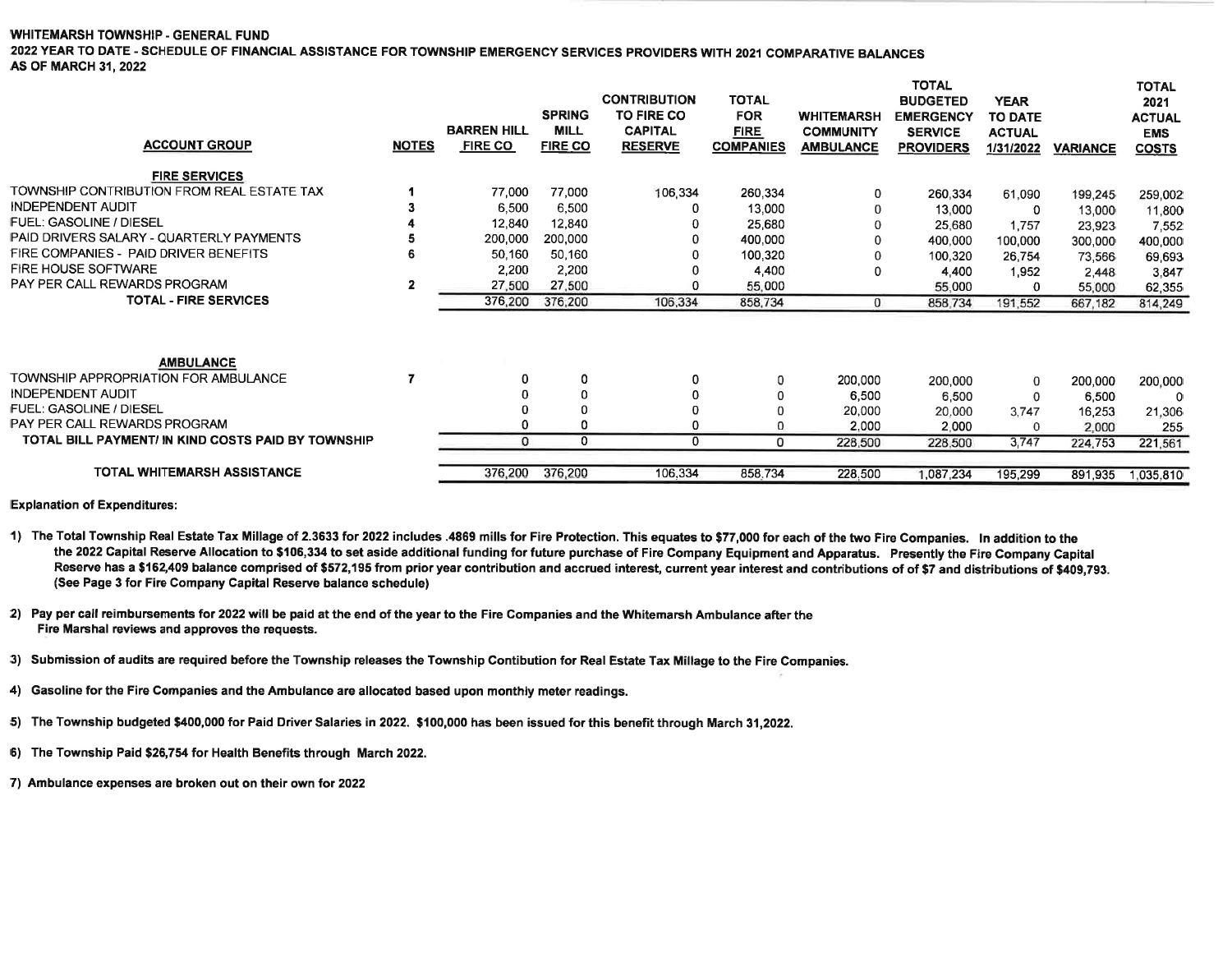#### **WHITEMARSH TOWNSHIP - GENERAL FUND**

2022 YEAR TO DATE - SCHEDULE OF FINANCIAL ASSISTANCE SUPPORTING DETAIL **AS OF MARCH 31, 2022** 

| EFF DATE  | <b>CHECK NO</b> | <b>VDR NAME</b>            | <b>COMMENTS</b>                      | <b>AMOUNT</b> | <b>Paid Driver</b> | Fire<br>Gasoline | <b>Health</b><br>Insurance | <b>Audits</b> | Firehouse<br><b>Software</b> | <b>Capital Reserve</b><br><b>Disbursement</b> |
|-----------|-----------------|----------------------------|--------------------------------------|---------------|--------------------|------------------|----------------------------|---------------|------------------------------|-----------------------------------------------|
| 01/05/22  | 22930           | <b>BARREN HILL FIRE CO</b> | 1ST OTR PAID DRIVER ALLOCATION       | 50,000.00     | 50,000.00          |                  |                            |               |                              |                                               |
| 01/05/22  | 22951           | SPRING MILL FIRE CO.       | 1ST OTR PAID DRIVER ALLOCATION       | 50,000.00     | 50,000.00          |                  |                            |               |                              |                                               |
| 1/5/2022  | 22934           | <b>DVIT HEALTH</b>         | <b>HEALTH INSURANCE JANUARY 2022</b> | 5.456.44      |                    |                  | 5.456.44                   |               |                              |                                               |
| 1/31/2022 |                 | <b>PAYFLEX HAS</b>         | <b>PAYFLEX HAS</b>                   | 10.500.00     |                    |                  | 10.500.00                  |               |                              |                                               |
| 1/31/2022 |                 |                            | <b>GASOLINE- JAN</b>                 | 556.03        |                    | 556.03           |                            |               |                              |                                               |
| 2/4/2022  |                 | <b>ESO SOLUTIONS</b>       |                                      | 1.952.56      |                    |                  |                            |               | .952.56                      |                                               |
| 2/4/2022  | 23041           | <b>DVIT HEALTH</b>         |                                      | 5.352.73      |                    |                  | 5,352.73                   |               |                              |                                               |
| 02/28/22  |                 |                            | <b>GASOLINE-FEB</b>                  | 678.09        |                    | 679.09           |                            |               |                              |                                               |
| 03/09/22  | 23165           | <b>DVIT HEALTH</b>         |                                      | 5,444.79      |                    |                  | 5,444.79                   |               |                              |                                               |
| 03/18/22  | 23211           |                            |                                      | 61.089.50     |                    |                  |                            |               |                              | 61,089.50                                     |
| 03/31/22  |                 |                            | <b>GASOLINE-MARCH</b>                | 521.47        |                    | 521.47           |                            |               |                              |                                               |

 $\sim$